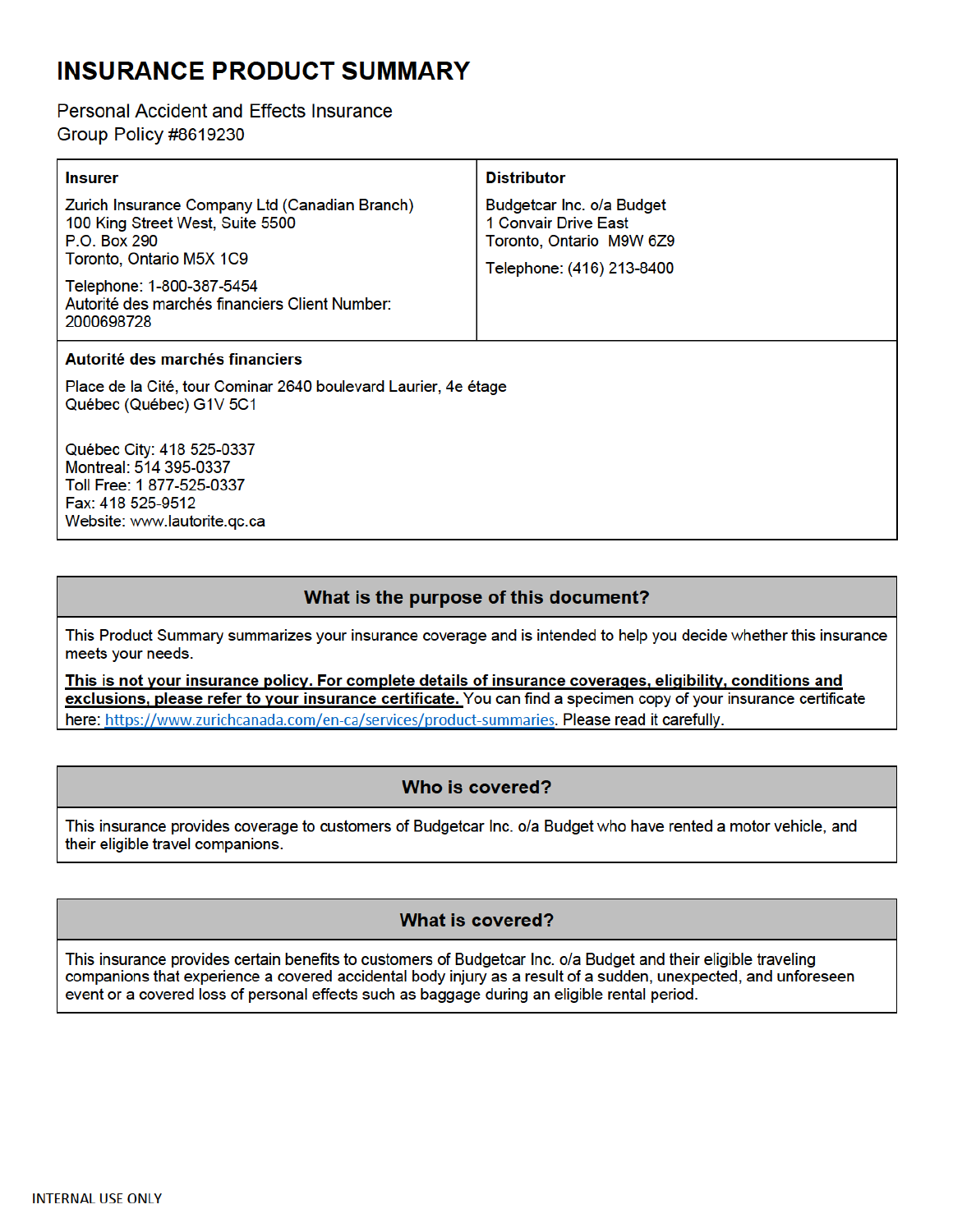## Summary of key conditions - Personal Accident and Effects Insurance

## Who is covered?

- Passenger car, mini-van or sport utility vehicle renters who have purchased coverage, and up to 7 eligible traveling companions.
- Passenger van renters who have purchased coverage, and up to 14 eligible traveling companions.

#### When does coverage start?

Your insurance coverage begins at the date and time when you take control of the vehicle.

#### When does coverage end?

Your insurance coverage ends at the earliest of the date and time when:

- Control of the rental vehicle is returned to the rental agency, or
- You are in control of the rental vehicle for more than 30 consecutive days, which includes instances where you are renting another private passenger vehicle immediately after the rental vehicle, or
- Group Insurance Policy #8619230 issued to Budgetcar Inc. o/a Budget is cancelled, except if coverage is in effect at the time of such cancellation, such coverage will be continued on outstanding rentals until you return the rental vehicle to the rental agency, provided the length of time you are in control of rental vehicle does not exceed 30 consecutive days.

The following table is a summary of the benefits and maximum covered amounts. If you suffered a loss and you may be eligible under more than one class, only the largest benefit will be paid.

| <b>BENEFITS</b>                                      | MAXIMUM COVERED AMOUNT per Insured |
|------------------------------------------------------|------------------------------------|
| A. Accident Plan                                     |                                    |
| 1. Accidental Death Benefit                          | \$150,000                          |
| 2. Accidental Dismemberment Benefit                  | \$150,000                          |
| 3. Exposure and Disappearance Benefit                | \$150,000                          |
| <b>B. Emergency Evacuation and Repatriation Plan</b> |                                    |
| 1. Emergency Evacuation and Repatriation Plan        | \$10,000                           |
| C. Funeral Expense and Coma Plan                     |                                    |
| 1. Funeral Expense Benefit                           | \$5,000                            |
| 2. Coma Benefit                                      | \$150,000                          |

The aggregate limit of liability per covered loss for which benefits are payable under the Personal Accident Insurance is \$500,000.

The following table is a summary of the benefits and maximum covered amounts under the Personal Effects Benefit.

| <b>BENEFITS</b>                                                                                             | <b>MAXIMUM COVERED AMOUNT per Reservation</b> |  |
|-------------------------------------------------------------------------------------------------------------|-----------------------------------------------|--|
| A. Personal Effects Insurance                                                                               |                                               |  |
| 1. Personal Effects Benefit                                                                                 | \$2,000                                       |  |
| <b>Per Item Limit</b>                                                                                       | \$1,000 per item                              |  |
| For more details regarding covered losses, please refer to Section I (Schedule of Benefits) and Section III |                                               |  |

(Benefits) in your insurance certificate.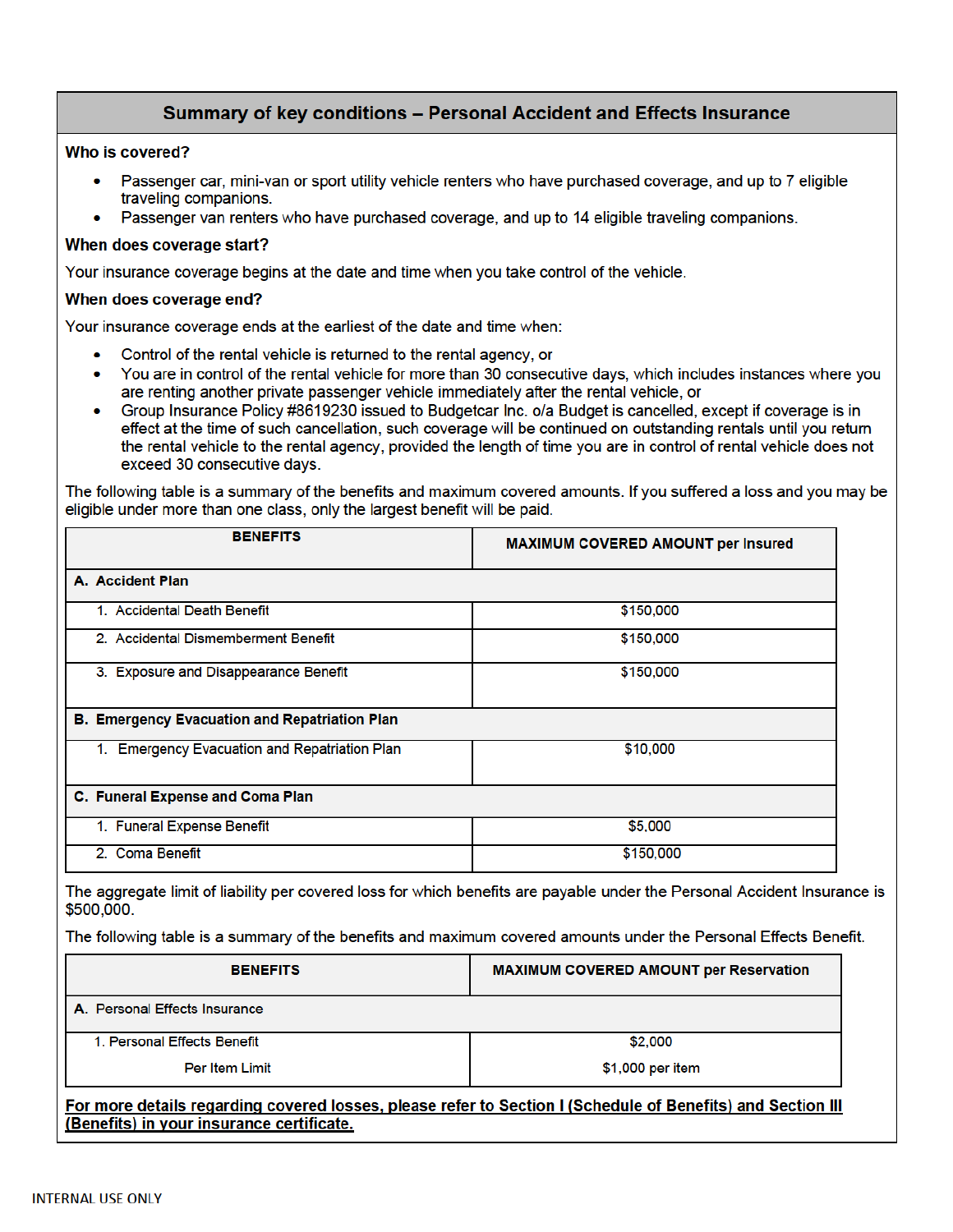## How to file a claim

You must give written notice of a loss covered by this insurance within 90 days, or as soon thereafter as reasonably possible to:

World Travel Protection Canada Inc. 901 King Street West Toronto, Ontario **M5V 3H5** 

We will send you a Proof of Loss form within 15 days after we receive notice. If you do not receive the Proof of Loss form within 15 days, you can send us a detailed written report of the claim and the extent of your loss. We will accept this report if it is sent within the time fixed below for filing a Proof of Loss form. You can also request a Proof of Loss form by contacting World Travel Protection Canada Inc. at 1-888-999-1971.

Written Proof of Loss, acceptable to us, must be sent within 90 days of the loss covered by this insurance. Failure to furnish Proof of Loss acceptable to us within such time will neither invalidate nor reduce any claim if it was not reasonably possible to provide the Proof of Loss within 90 days of the loss covered by this insurance, and the Proof of Loss was provided as soon as reasonably possible.

For more details regarding covered losses, please refer to Section VI (How to File a Claim) in your insurance certificate.

## **Consequences of misrepresentation and concealment**

Any false statement, misrepresentation or concealment of any circumstances that are material to be made known to us may void your insurance.

## What's not covered?

Personal Accident Insurance does not cover any loss caused by or resulting from any or more of the following:

- a. suicide, attempted suicide, or intentionally self-inflicted injury, while sane or insane;
- b. being under the influence of drugs or intoxicants, unless prescribed by a Physician;
- c. participation as a professional in athletics during a covered rental:
- d. participation in organized amateur or interscholastic athletic or sports competition or related practice events;
- e. riding or driving in any motor competition;
- f. off-road driving, whether as a driver or as a passenger;
- g. declared or undeclared war, or any act of war:
- h. civil disorder;
- i. service in the armed forces of any country;
- nuclear reaction, radiation or radioactive contamination: j.
- k. operating or learning to operate any aircraft, as pilot or crew;
- mountain climbing, bungee jumping, snow skiing, skydiving, Parachuting, free falling, cliff diving, B.A.S.E. or L. base jumping, hang gliding, parasailing, travel on any air supported device, other than on a regularly scheduled airline or air charter company, or extreme sports;
- m. mountaineering where ropes or guides are commonly used including ascending and descending a mountain requiring specialized equipment, including but not limited to anchors, bolts, carabineers, crampons, lead/toprope anchoring equipment and pick-axes;
- n. scuba diving if the depth of the water exceeds 75 feet or more:
- o. the insured's commission of or attempt to commit a felony;
- p. elective medical or holistic treatment or procedures:
- g. a loss that results from a sickness, disease, or other condition, event or circumstance, that occurs at a time when the Policy is not in effect for the insured;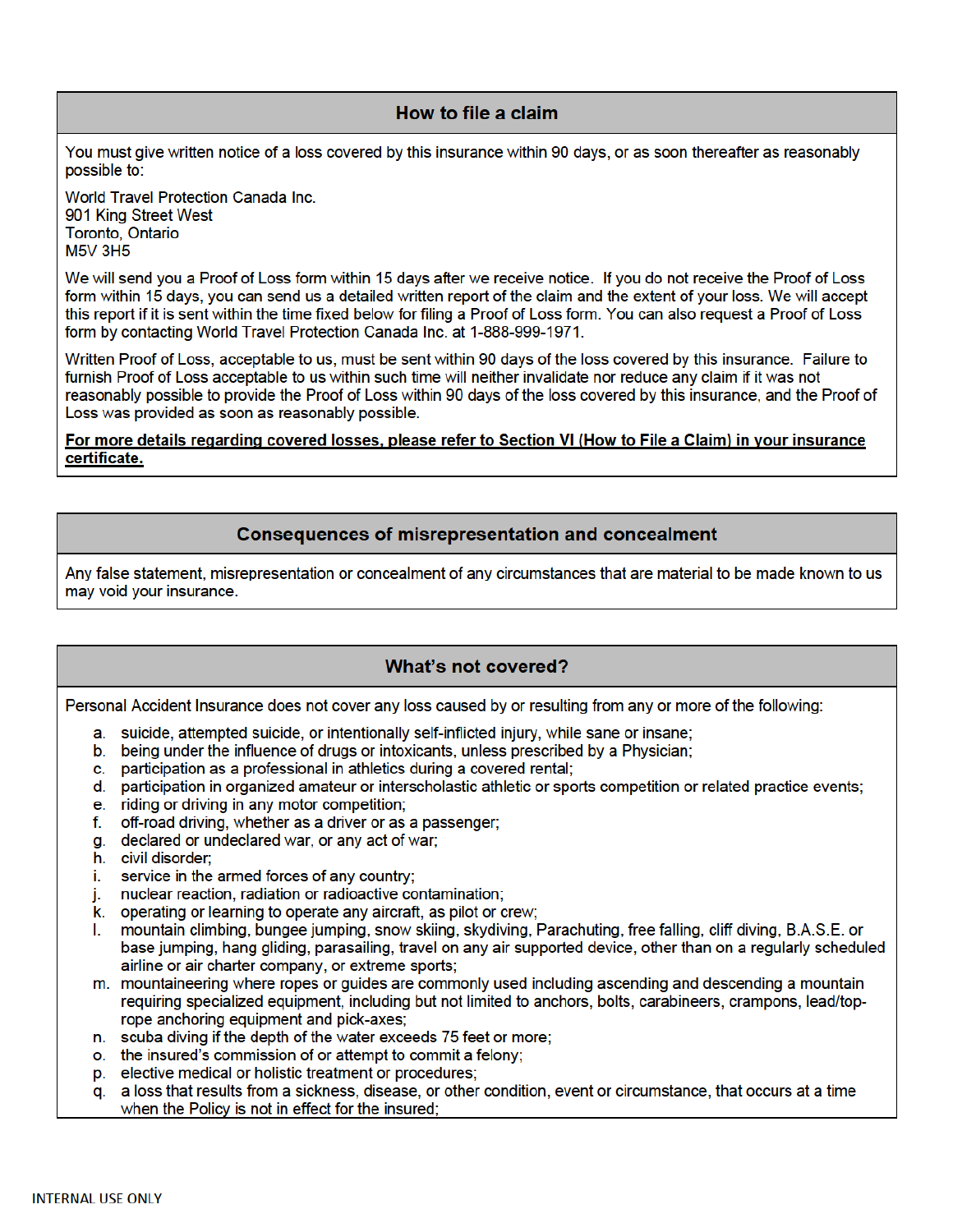- r. a diagnosed sickness (if insurance is purchased after such diagnosis) from which no recovery is expected and that only palliative treatment is provided and that carries a prognosis of death within 12 months of the effective date of the applicable coverage under the Policy;
- s. sickness, injury or death if insurance is purchased after entering a hospice facility or receiving hospice treatment.

We will not pay for any loss arising directly or indirectly out of, or as a result of, or from, or that occur to, or are as a result of the actions of, the following that occur to you:

- a. any amount paid or payable under any worker's compensation, disability benefit, or similar law;
- b. a loss or damage caused by detention, confiscation, or destruction by customs;
- c. medical treatment during a covered rental, or arising during a covered rental, undertaken for the purpose or intent of securing medical treatment.

The following additional exclusion applies to the Accidental Death Benefit and Accidental Dismemberment Benefit:

a. loss caused by or resulting from sickness of any kind.

Personal Effects Benefit does not cover any loss caused by or resulting from any or more of the following:

- a. suicide, attempted suicide, or intentionally self-inflicted injury, while sane or insane;
- b. being under the influence of drugs or intoxicants, unless prescribed by a Physician;
- c. riding or driving in any motor competition;
- d. off-road driving, whether as a driver or as a passenger;
- e. declared or undeclared war, or any act of war;
- f. civil disorder;
- g. service in the armed forces of any country;
- h. nuclear reaction, radiation or radioactive contamination;
- i. the insured's commission of or attempt to commit a felony.

We will not pay for any loss arising directly or indirectly out of, or as a result of, or from, or that occur to, or are as a result of the actions of, the following that occur to you:

a. loss or damage caused by detention, confiscation or destruction by customs.

The following additional exclusions apply to the Personal Effects Benefit:

We will not pay for damage to or loss of the following items:

- a. animals;
- b. property used in trade, business or for the production of income; household furniture; musical instruments; brittle or fragile articles; jewelry; or if the loss results from the use thereof, sporting equipment;
- c. boats, motors, motorcycles, motor vehicles, aircraft, and other conveyances (except wheelchairs) or equipment, or parts for such conveyances;
- d. artificial limbs or other prosthetic devices, artificial teeth, dental bridges, dentures, dental braces, retainers or other orthodontic devices, hearing aids, any type of eyeglasses, sunglasses or contact lenses;
- e. documents or tickets, except for administrative fees required to reissue tickets up to \$250 per ticket;
- f. money, checks of any kind, stamps, stocks and bonds, postal or money orders, securities, accounts, bills, deeds, food stamps, or credit cards, except as otherwise specifically included elsewhere in the Policy;
- g. property shipped as freight or shipped prior to the Scheduled Date of Departure;

h. contraband.

- We will not pay for loss to Baggage and Personal Effects arising from:
- i. defective materials or craftsmanship;
- j. normal wear and tear, gradual deterioration, inherent vice;
- k. rodents, animals, insects or vermin;
- l. electrical current, including electric arcing that damages or destroys electrical devices or appliances;
- m. mysterious disappearance;
- n. confiscation by airport personnel.

### **For more details regarding covered losses, please refer to Section V (General Exclusions) in your insurance certificate.**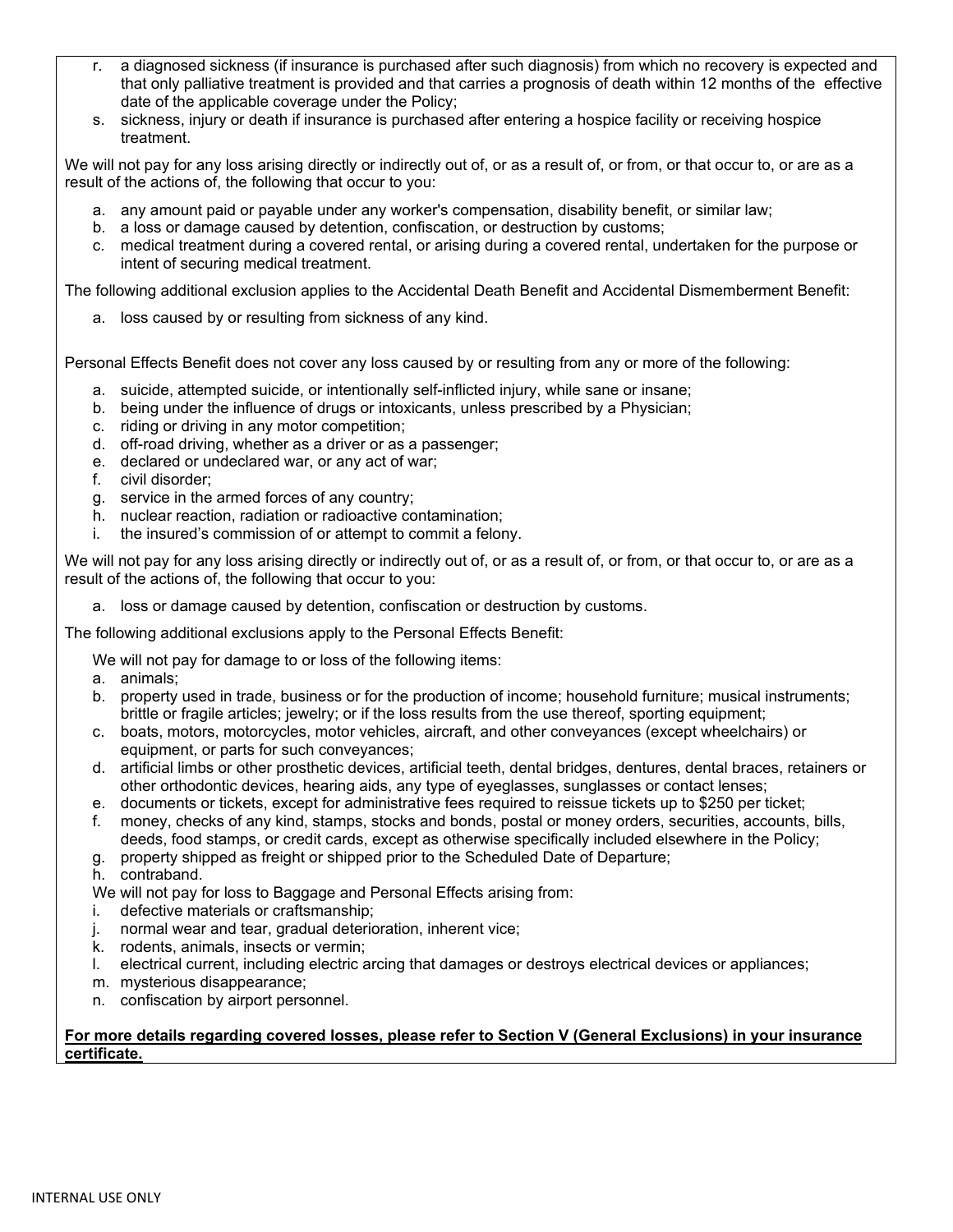## **Privacy**

You can review our privacy statement at https://www.zurichcanada.com/en-ca/about-zurich/privacy-statement

## **Other important information**

#### How much does it cost?

Personal Accident and Effects Insurance: \$9.90 per day (plus applicable sales taxes)

#### **Distributor Remuneration**

The remuneration received by the Distributor is 65% of the cost of the insurance, plus an experience refund of 0-20%.

### **Cancellation**

You may cancel this insurance by sending us by registered mail a notice of cancellation included at Zurich Insurance Company Ltd (Canadian Branch), 100 King Street West, Suite 5500, P.O. Box 290, Toronto, Ontario M5X 1C9, together with a copy of your Rental Agreement. You may cancel the insurance without penalty within 10 days of purchasing it unless the Rental Agreement has expired at that time. After that period expires, you may cancel the insurance at any time; however, penalties may apply.

#### How to make a complaint:

To make a complaint and access the Insurer's complaint handling procedures, please visit: https://www.zurichcanada.com/en-ca/about-zurich/complaint

You may also submit your complaint though a letter, e-mail or phone call via the information below:

Ombudsman Zurich Insurance Company Ltd (Canadian Branch) 100 King Street West **Suite 5500** P.O. Box 290 Toronto ON M5X 1C9

Office: 416-586-6773 Toll Free: +1(800)387-5454 ext.6773 E-mail: ombudsman.zurich.canada@zurich.com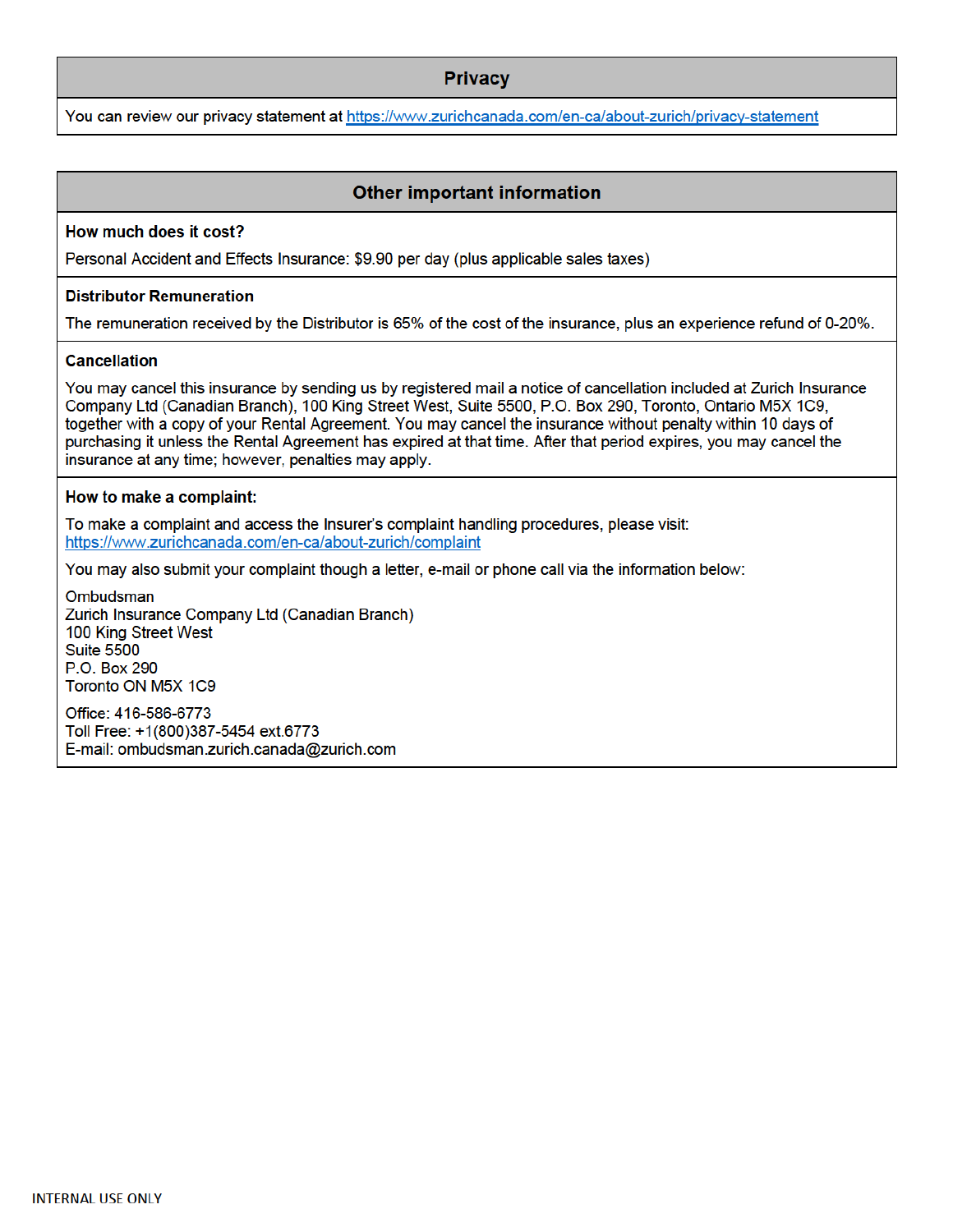

The purpose of this fact sheet is to inform you of your rights. It does not relieve the insurer or the distributor of their obligations to you.

| LET'S TALK INSURANCE!      |                                                |  |  |
|----------------------------|------------------------------------------------|--|--|
| Name of distributor:       | Budgetcar Inc. o/a Budget                      |  |  |
| Name of insurer:           | Zurich Insurance Company Ltd (Canadian Branch) |  |  |
| Name of insurance product: | Personal Accident and Effects Insurance        |  |  |



## **IT'S YOUR CHOICE**

You are never required to purchase insurance:

- that is offered by your distributor;
- from a person who is assigned to you; or
- to obtain a better interest rate or any other benefit.

Even if you are required to be insured, you do not have to purchase the insurance that is being offered. You can choose your insurance product and your insurer.



## **HOW TO CHOOSE**

To choose the insurance product that's right for you, we recommend that you read the summary that describes the insurance product and that must be provided to you.



## **DISTRIBUTOR REMUNERATION**

A portion of the amount you pay for the insurance will be paid to the distributor as remuneration.



The distributor must tell you when the remuneration exceeds 30% of that amount.

## **RIGHT TO CANCEL**

The Act allows you to rescind an insurance contract, at no cost, within 10 days after the purchase of your insurance. However, the insurer may grant you a longer period of time. After that time, fees may apply if you cancel the insurance. Ask your distributor about the period of time granted to cancel it at no cost.

If the cost of the insurance is added to the financing amount and you cancel the insurance, your monthly financing payments might not change. Instead, the refund could be used to shorten the financing period. Ask your distributor for details.

The Autorité des marchés financiers can provide you with unbiased, objective information. Visit www.lautorite.gc.ca or call the AMF at 1-877-525-0337.

Reserved for use by the insurer: